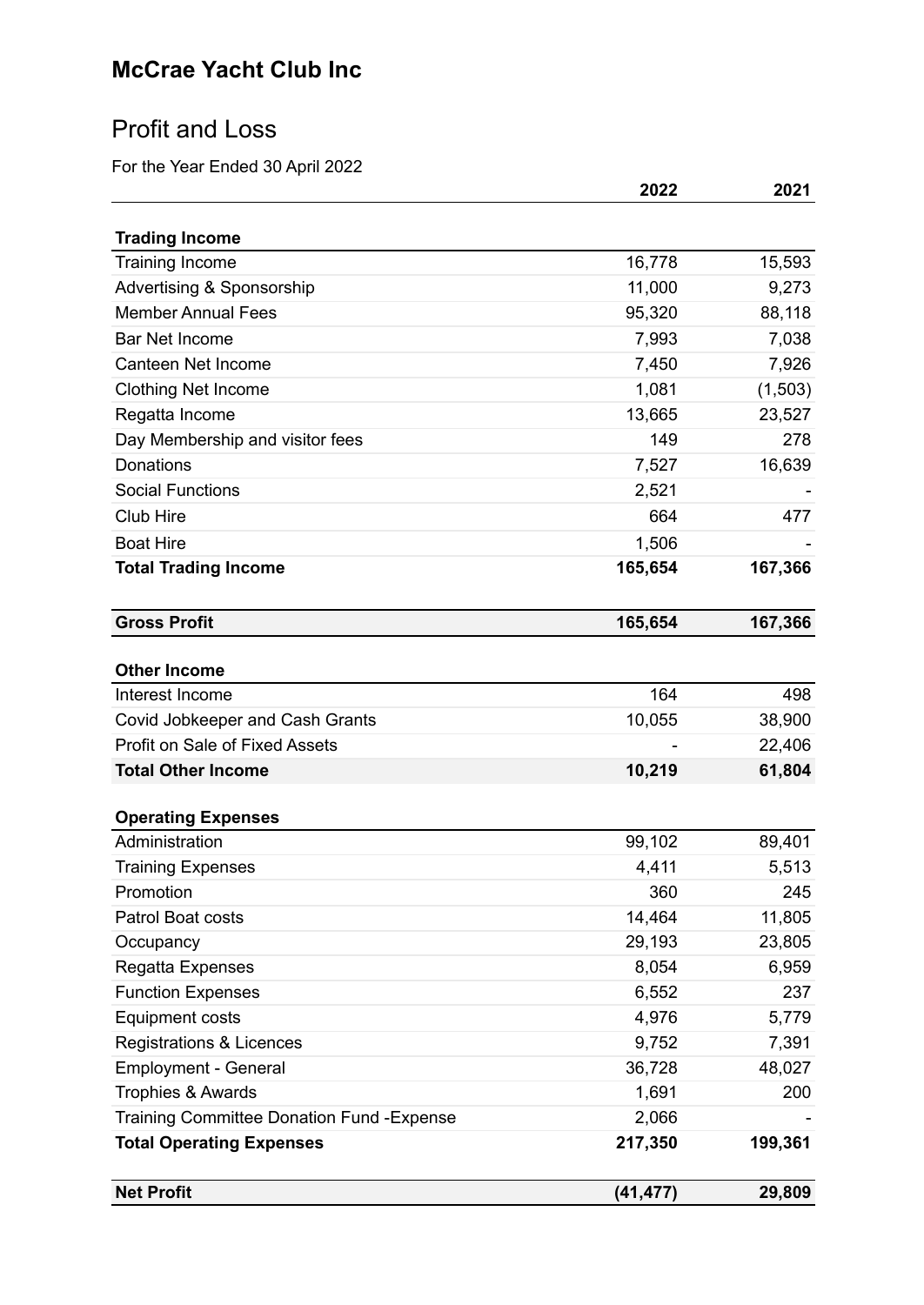## Balance Sheet

As At 30 April 2022

|                                            | <b>Note</b>    | 2022      | 2021     |
|--------------------------------------------|----------------|-----------|----------|
| <b>Assets</b>                              |                |           |          |
| <b>Current Assets</b>                      |                |           |          |
| <b>Bank and Cash Balances</b>              | 2              | 134,103   | 148,741  |
| <b>Accounts Receivable</b>                 |                | 775       | 378      |
|                                            |                |           |          |
| <b>Other Receivables &amp; Prepayments</b> |                | 427       | 750      |
| <b>Stock</b>                               | 3              | 14,065    | 3,790    |
| <b>Total Current Assets</b>                |                | 149,369   | 153,658  |
| <b>Fixed Assets</b><br><b>Fixed Assets</b> | 5              |           |          |
|                                            |                | 794,870   | 822,125  |
| <b>Total Fixed Assets</b>                  |                | 794,870   | 822,125  |
| <b>Total Assets</b>                        |                | 944,240   | 975,783  |
| <b>Liabilities</b>                         |                |           |          |
| <b>Current Liabilities</b>                 |                |           |          |
| <b>Accounts Payable</b>                    |                | 1,206     | 2,610    |
| <b>Other Payables and Sundry Creditors</b> |                | 25,234    | 23,232   |
| <b>GST &amp; Payroll Withholdings</b>      |                | 2,224     | (5, 450) |
| Wages Payable - Payroll                    |                | 0         | 1,242    |
| <b>Accrued Long Service Leave</b>          |                | 4,303     | 3,582    |
| <b>Unspent Restricted Donations</b>        |                | 10,479    | 8,500    |
| <b>Accrued Employee Holiday Pay</b>        |                | 10,375    | 8,390    |
| <b>Total Current Liabilities</b>           |                | 53,821    | 42,106   |
| <b>Total Liabilities</b>                   |                | 53,821    | 42,106   |
| <b>Net Assets</b>                          |                | 890,419   | 933,677  |
| <b>Equity</b>                              |                |           |          |
| <b>Current Year Earnings</b>               |                | (41, 477) | 29,809   |
| <b>Retained Earnings</b>                   | $\overline{4}$ | 931,895   | 903,868  |
| <b>Total Equity</b>                        |                | 890,419   | 933,677  |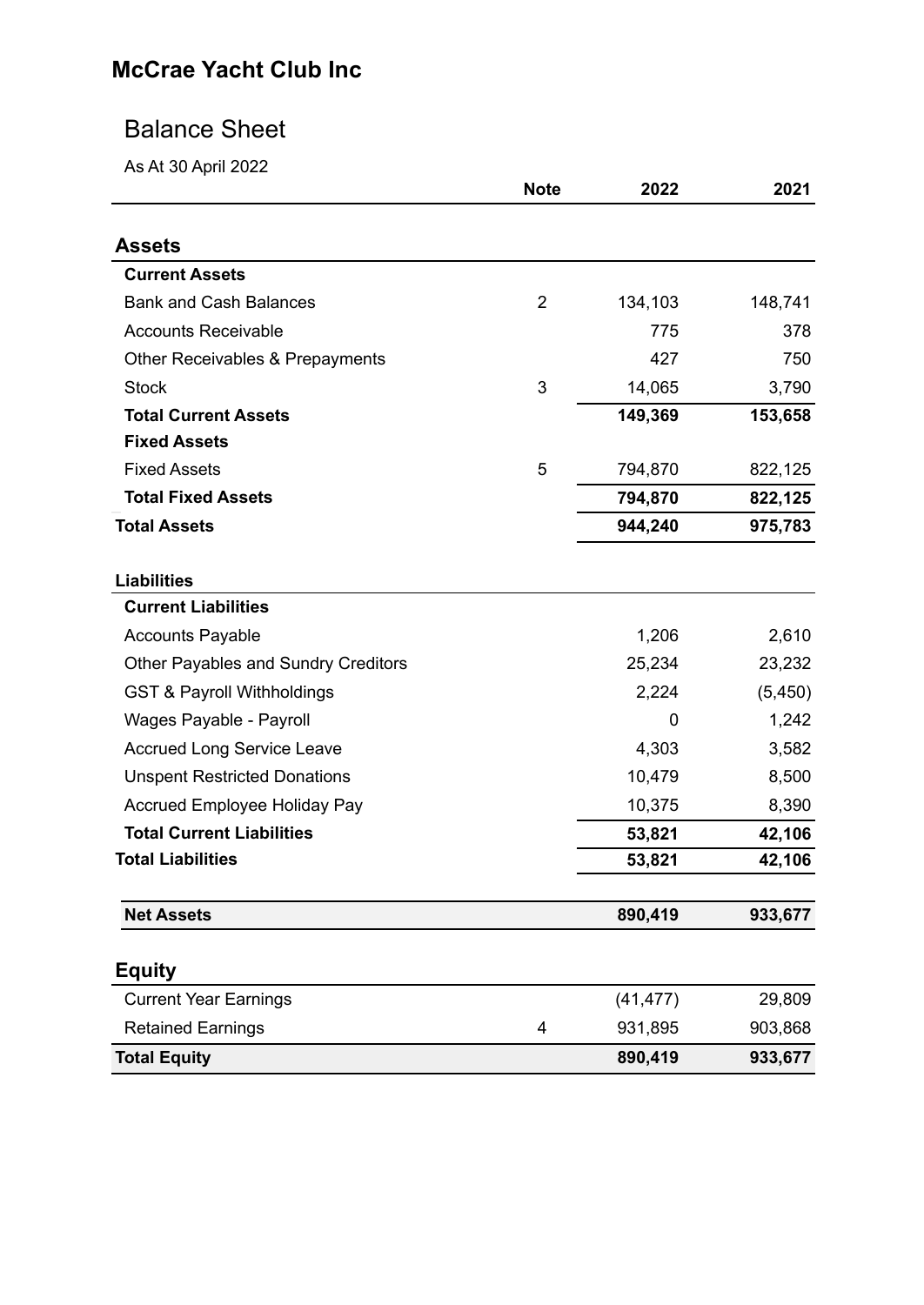## Statement of Cash Flows

|                                                        | <b>Note</b>    | 2022       | 2021       |
|--------------------------------------------------------|----------------|------------|------------|
| <b>Operating Activities</b>                            |                |            |            |
| Receipts from customers                                |                | 212,960    | 209,692    |
| Payments to suppliers and employees                    |                | (199, 211) | (142, 624) |
| Cash receipts from other operating activities          |                | 9,603      | 26,955     |
| <b>Net Cash Flows from Operating Activities</b>        |                | 23,352     | 94,023     |
| <b>Investing Activities</b>                            |                |            |            |
| Proceeds from sale of property, plant and<br>equipment |                |            | 27,564     |
| Payment for property, plant and equipment              | 6              | (39, 969)  | (321, 428) |
| <b>Net Cash Flows from Investing Activities</b>        |                | (39, 969)  | (293, 864) |
| <b>Financing Activities</b>                            |                |            |            |
| Other cash items from financing activities             |                | 1,979      | 8,500      |
| <b>Net Cash Flows from Financing Activities</b>        |                | 1,979      | 8,500      |
| <b>Net Cash Flows</b>                                  |                | (14, 638)  | (191, 341) |
| <b>Cash and Cash Equivalents</b>                       |                |            |            |
| Cash and cash equivalents at beginning of period       |                | 148,741    | 340,082    |
| Net change in cash for period                          |                | (14, 638)  | (191, 341) |
| Cash and cash equivalents at end of period             | $\overline{2}$ | 134,103    | 148,741    |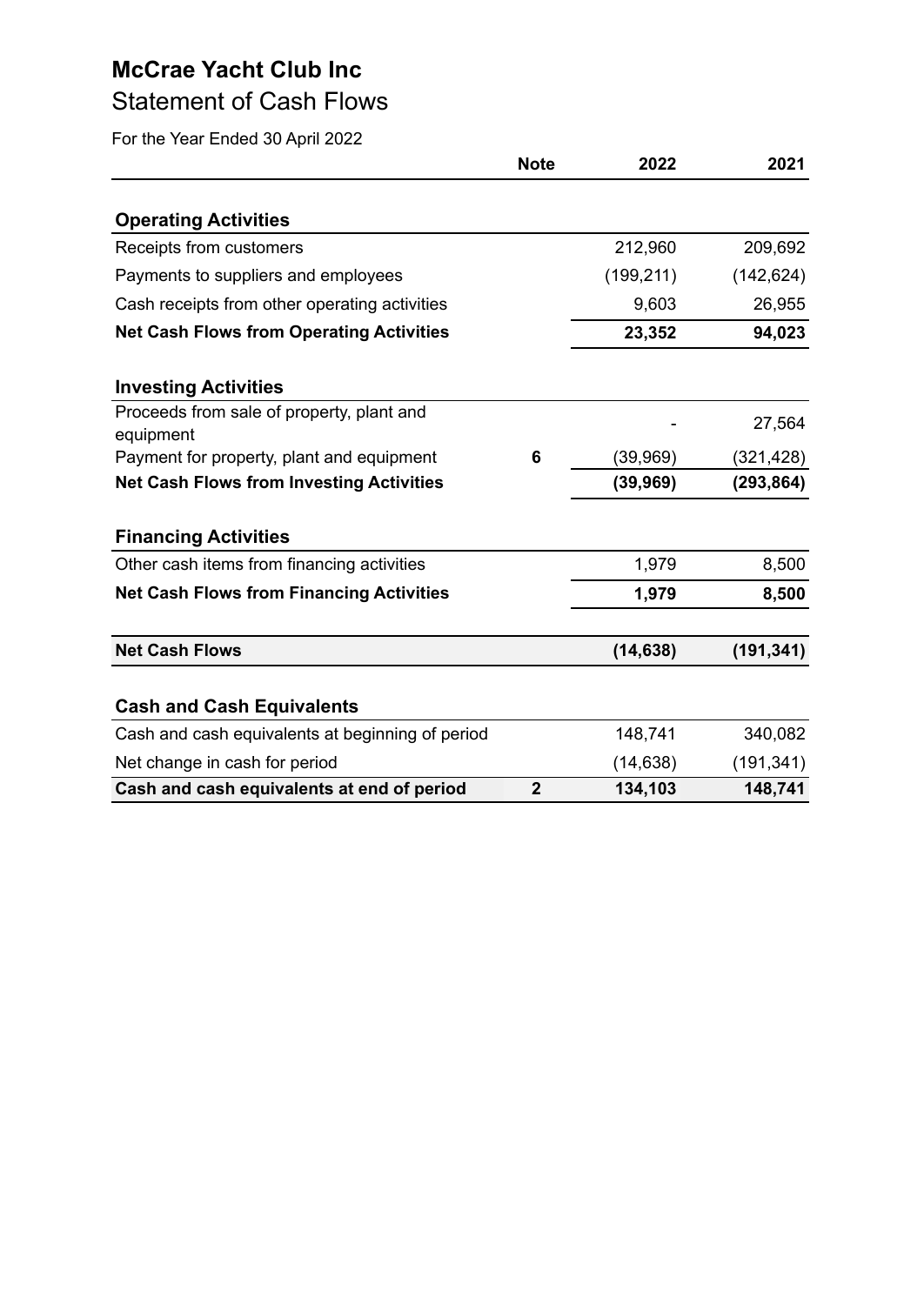## **McCrae Yacht Club Inc** Notes to and Forming Part of the Accounts

For the Year Ended 30 April 2022

### Corporate Information

The financial report of the Association for the year ended 30 April 2022 was authorised for issue in accordance with a resolution of the General Committee on 9 June 2022. McCrae Yacht Club Incorporated (the Club) is incorporated under the *Associations Incorporation Reform Act 2012* (Vic).

The Club is established solely for these Purposes. The Purposes of the Club are to:

(a) promote and encourage Sailing generally in any shape or form as defined by the rules of the affiliated Australian representative of World Sailing;

(b) encourage Sailing and boating activities by the promotion of regattas, the giving of prizes, the conduct of seasonal racing programmes, the training and tuition of members and potential members in the art of Sailing and in any other related disciplines, and by any other means which may from time to time be determined by the Club in General Meeting;

(c) provide and maintain at McCrae suitable premises and storage facilities for use of the members of the Club, its guests and visitors including the provision and maintenance of a club house;

(d) have regard to the public interest in its operations; and

(e) undertake and or do all such things or activities which are necessary, incidental or conducive to the advancement of these Purposes.

### **Note 1. Summary of significant accounting policies**

### *(a) Basis of preparation*

These financial statements are special-purpose financial statements, which have been prepared for Club members and other stakeholders.

The Club is a not-for-profit entity for the purpose of preparing the financial statements.

The financial statements are presented in Australian dollars and all values are expressed as whole dollars.

The financial statements have been prepared under the historical cost convention.

### *(b) Going concern*

The financial report has been prepared on the going concern basis, which contemplates the continuity of normal business activity and the realisation of assets and the settlement of liabilities in the normal course of business.

### *(c) Critical accounting estimates*

Estimates and judgments are continually evaluated and are based on historical experience and other factors, including expectations of future events that may have a financial impact on the entity and that are believed to be reasonable under the circumstances. The Club makes estimates and assumptions concerning the future. The resulting accounting estimates will, by definition, seldom equal the related actual results. The estimates and assumptions that have a significant risk of causing a material adjustment to the carrying amounts and liabilities within the next financial year are discussed below.

### *Impairment*

The carrying amounts of the entity's assets are reviewed at each reporting date to determine whether there is any indication of impairment. If any such indication exists, the asset's recoverable amount is estimated.

*Employee benefits provision*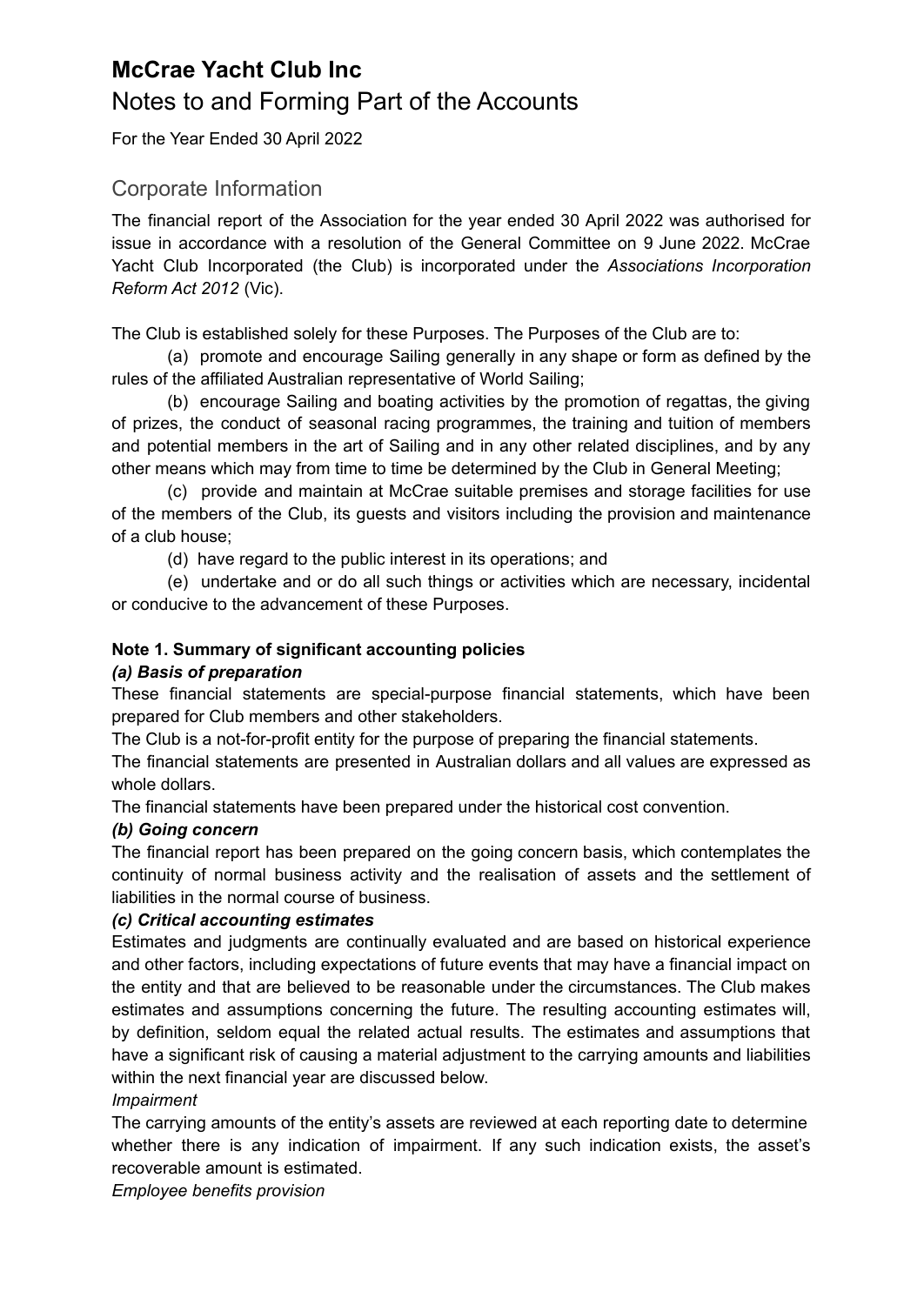### **McCrae Yacht Club Inc** Notes to and Forming Part of the Accounts

For the Year Ended 30 April 2021

As discussed in note 1, the liability for employee benefits expected to be settled more than 12 months from the reporting date are recognised and measured at the current value in respect of all employees at the reporting date.

### *Impairment of property, plant and equipment*

The Club assessed impairment at the end of each reporting period by evaluating conditions specific to the company that may be indicative of impairment triggers. Recoverable amounts of relevant assets are reassessed using various key assumptions.

### *Renewal of Right of Occupancy Lease Term*

The entity's carrying value of assets is based upon an assessment of the likelihood of the property landlord continuing with a property lease beyond the expiry of the current lease term. In the event the landlord were not to renew the property lease, the carrying value of property, buildings and improvements would be substantially impacted.

### *(d) Current and non-current classification*

Assets and liabilities are presented in the statement of financial position based on current and non-current classification.

An asset is classified as current when: it is either expected to be realised or intended to be sold or consumed in the consolidated entity's normal operating cycle; it is held primarily for the purpose of trading; it is expected to be realised within 12 months after the reporting period; or the asset is cash or cash equivalent unless restricted from being exchanged or used to settle a liability for at least 12 months after the reporting period. All other assets are classified as non-current.

A liability is classified as current when: it is either expected to be settled in the consolidated entity's normal operating cycle; it is held primarily for the purpose of trading; it is due to be settled within 12 months after the reporting period; or there is no unconditional right to defer the settlement of the liability for at least 12 months after the reporting period. All other liabilities are classified as non-current.

### *(e) Property, Plant and equipment*

Land and buildings are shown at cost less accumulated depreciation.

Plant and equipment is stated at cost less accumulated depreciation and any accumulated impairment losses. Such cost includes the cost of replacing parts that are eligible for capitalisation when the cost of replacing the parts is incurred.

Depreciation is calculated on the diminishing value basis to write off the net cost of each item of property, plant and equipment over its expected useful life as follows:

### Buildings - 40 years,

Leasehold Improvements – 3 to10 years,

Plant and equipment - 3 to 7 years

The residual values, useful lives and depreciation methods are reviewed, and adjusted if appropriate, at each reporting date.

Leasehold improvements are depreciated over the estimated useful life of the assets.

An item of property, plant and equipment is derecognised upon disposal or when there is no future economic benefit to the consolidated entity. Gains and losses between the carrying amount and the disposal proceeds are taken to profit or loss.

### *(f) Cash and cash equivalents*

For the purposes of the statement of cash flows, cash includes deposits at call which are readily convertible to cash on hand and which are used in the cash management function on a day-to-day basis, net of outstanding bank overdrafts (if any).

### *(g) Goods and services tax*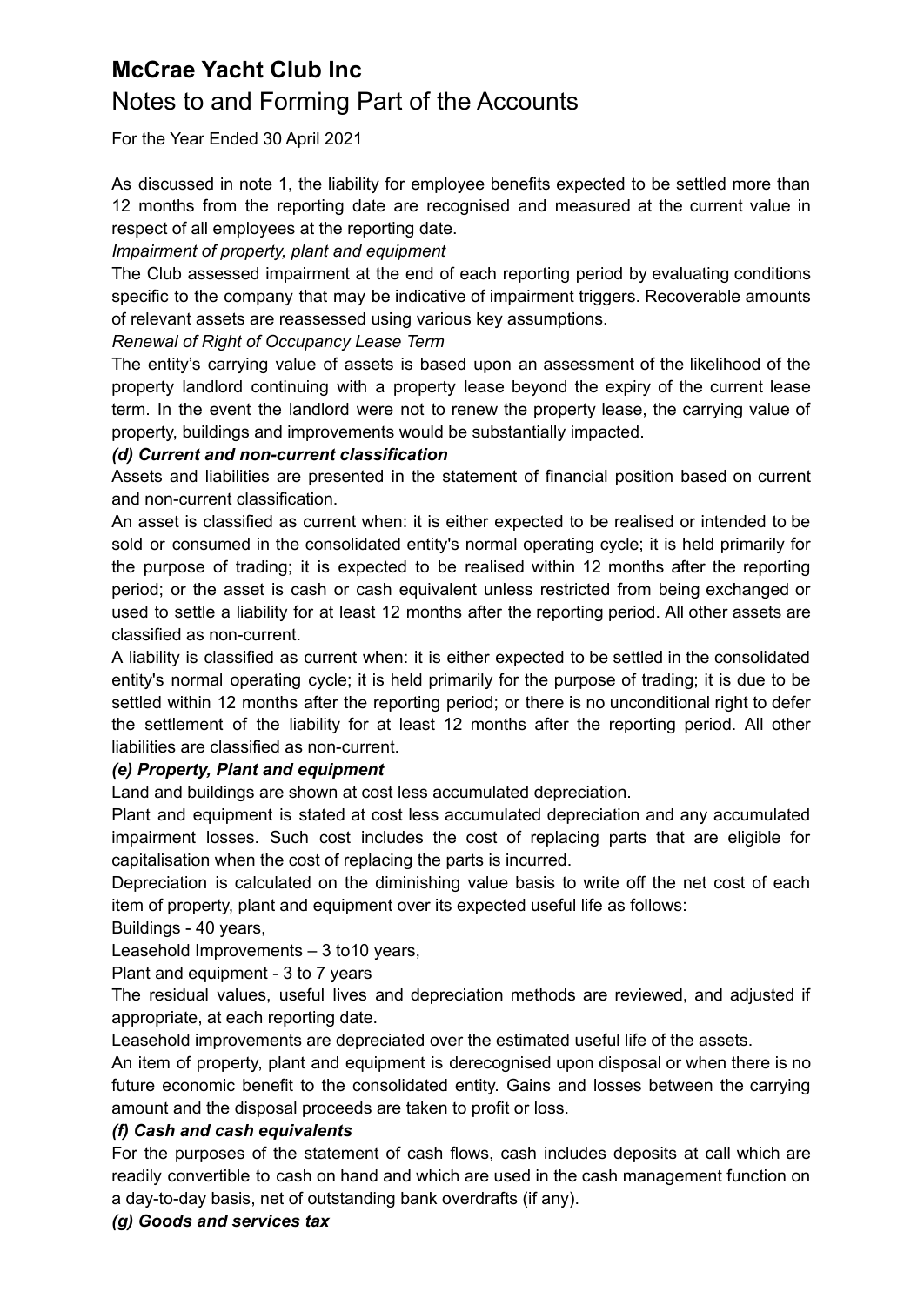### Notes to and Forming Part of the Accounts

For the Year Ended 30 April 2022

Revenues, expenses and assets are recognised net of the amount of goods and services tax (GST), except where the amount of GST incurred is not recoverable from the Australian Tax Office (ATO). In these circumstances, the GST is recognised as part of the cost of acquisition of the asset or as part of an item of the expense. Receivables and payables are stated with the amount of GST included. The net amount of GST recoverable from, or payable to, the ATO is included as a current asset or liability in the Statement of Financial Position. Cash flows are included in the Statement of Cash Flows on a gross basis.

The GST components of cash flows arising from investing and financing activities which are recoverable from, or payable to, the ATO are classified as operating cash flows.

### *(h) Trade and other payables*

Liabilities are recognised for amounts to be paid in the future for goods or services received, whether or not billed to the Club. Trade accounts payable are normally settled within 30 days.

### *(i) Revenue recognition*

Revenues are recognised at fair value of the consideration received net of the amount of GST. Exchanges of goods or services of the same nature without any cash consideration are not recognised as revenues.

### *Interest income*

Interest income is recognised as it accrues, taking into account the effective yield on the financial asset.

### *Government Grants*

Grants received to assist the purchase of assets are shown as a reduction of the carrying value of the asset and consequent reduction of depreciation expense over its useful life. Grants received to offset operational expenditure are brought to account as income when received.

#### *Donations*

Monies received as donations are classified as general donations or restricted donations based on the conditions attributable to the use and retention of those monies. Donations where there are conditions applicable to the retention and use of the monies are classified as Restricted Donations. Restricted Donations are shown as income in the year where the expenditure to which the donation has been made has been incurred. Restricted Donations where the conditions of the donation have not been met are treated as deferred income and are shown in the Statement of Position as either a current or a non current liability dependent on the expected timing of the expenditure required to satisfy the requirements of the Restricted Donation.

Donations other than Restricted Donations are treated as income in the year they are received.

#### *Member Income*

Member Income is brought to account in the year it is received. Member Income includes Membership fees, Boat Storage fees and Sponsorship packages providing membership rights. There is no apportionment of member income over the membership period of 1 July to 30 June in each year.

#### *(j) Trade and other receivables*

Trade receivables are amounts due from related parties and other receivables represent the principal amounts due at reporting date plus accrued interest and less, where applicable, any unearned income and allowance for expected credit losses.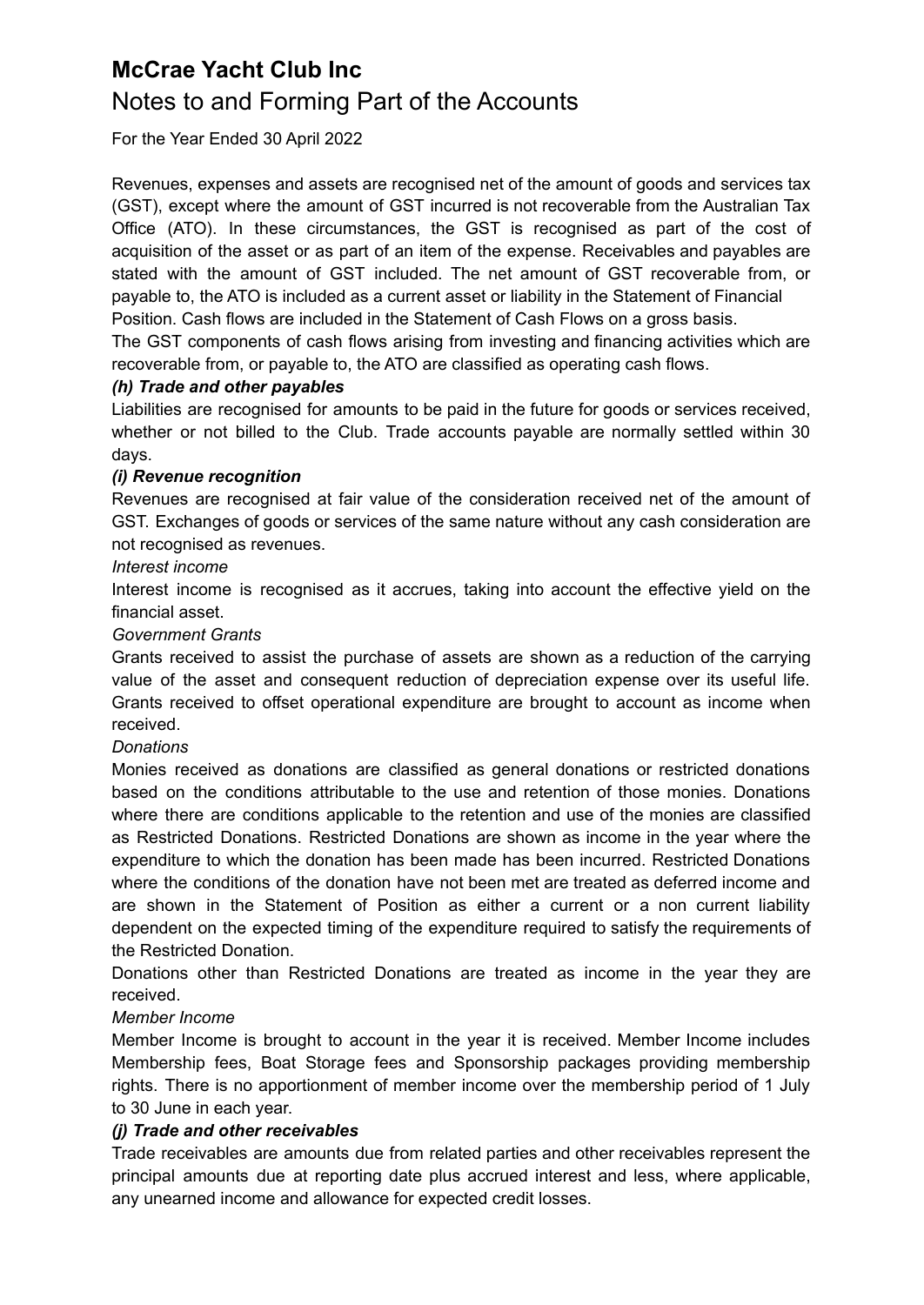### **McCrae Yacht Club Inc** Notes to and Forming Part of the Accounts

For the Year Ended 30 April 2022

Collectability of trade receivables is reviewed on an ongoing basis. The consolidated entity has applied the simplified approach to measuring expected credit losses, which uses a lifetime expected loss allowance. To measure the expected credit losses, trade receivables have been grouped based on days overdue. The amount of the credit loss is recognised in the statement of comprehensive income within other expenses. When a trade receivable for which an expected credit loss allowance had been recognised becomes uncollectable in a subsequent period, it is written off against the allowance account. Subsequent recoveries of amounts previously written off are credited against other expenses in the statement of comprehensive income.

### *(k) Income tax*

The Club is not subject to income tax expense under the principle of mutuality.

### *(l) Employee benefits*

Provision is made for the Club's liability for employee benefits arising from services rendered by employees to the end of the reporting date. Employee benefits that are expected to be wholly settled within one year have been measured at the amounts calculated at the reporting date. Employee benefits payable later than one year have also been measured at the amounts calculated at the reporting date. Employee benefits include unused Holiday Pay and the Long Service Leave. Long Service Leave is calculated as a liability for those employees with in excess of 7 years continuous service as at the reporting date.

#### *(m) Fair value estimation*

The fair value of financial assets and financial liabilities must be estimated for recognition and measurement for disclosure purposes.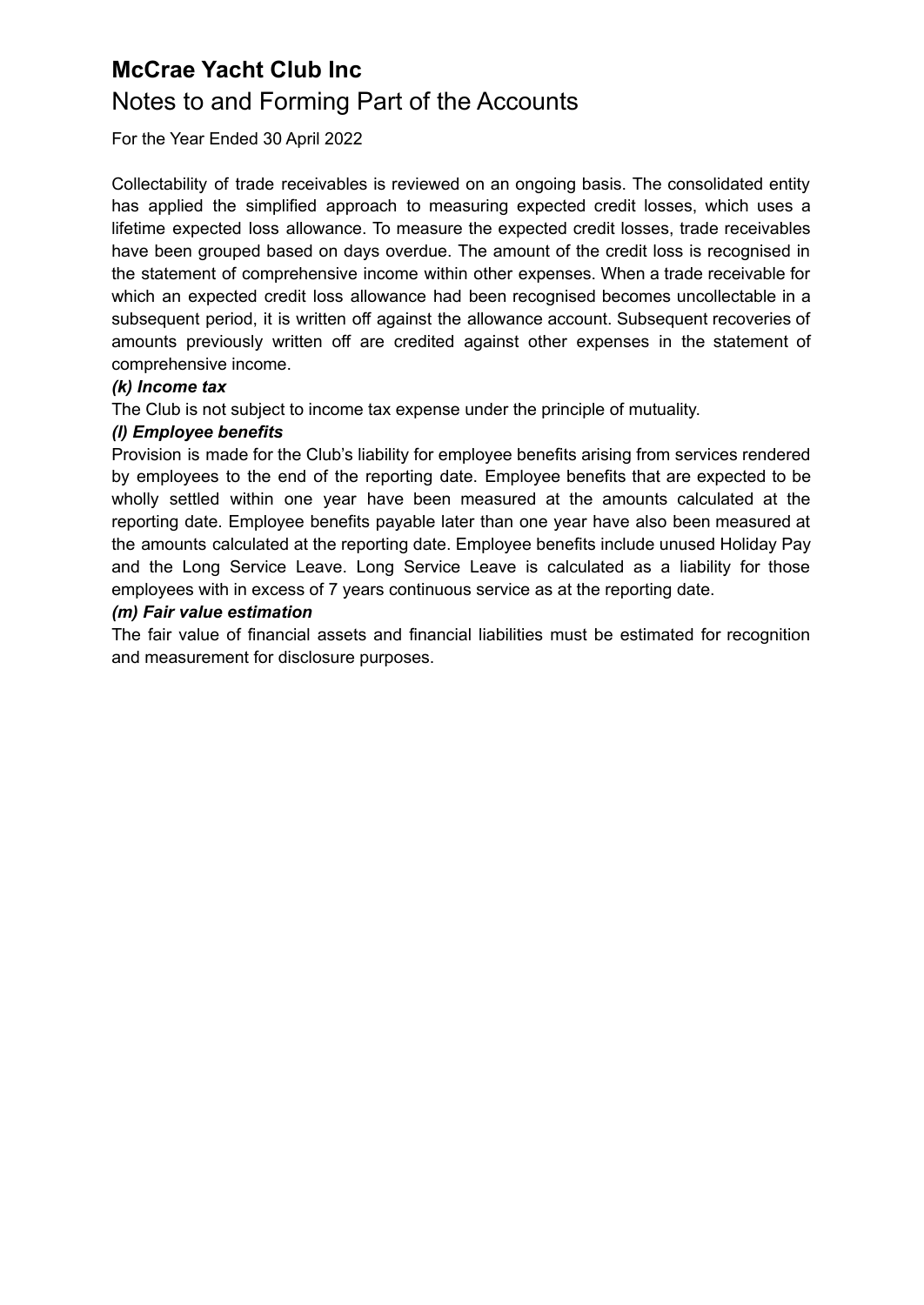# Notes to and Forming Part of the Accounts

|                                                   | 2022          | 2021           |
|---------------------------------------------------|---------------|----------------|
| <b>Note 2 Bank and Cash Balances</b>              |               |                |
| Credit Card - Bar                                 |               |                |
| Credit Card - Canteen                             | (26)<br>(504) | (160)<br>(962) |
| <b>Credit Card-Admin</b>                          | (1,257)       | (487)          |
| McCrae Yacht Club Cheque Acc                      | 11,089        | 7,439          |
| McCrae Yacht Club General Acco                    | 118,745       | 137,011        |
| Rosemary Mason Investment                         | 5,565         | 5,409          |
| Petty Cash - Bar                                  | 190           | 190            |
| Petty Cash - Canteen                              | 150           | 150            |
| Petty Cash - Office Manager                       | 150           | 150            |
| <b>Total Bank and Cash Balances</b>               | 134,103       | 148,741        |
|                                                   |               |                |
| <b>Note 3 Stock</b>                               |               |                |
| <b>Bar Stock</b>                                  | 2,030         | 2,554          |
| Yacht purchased for resale                        | 500           | 500            |
| <b>Canteen Stock</b>                              | 230           | 257            |
| <b>Clothing Stock</b>                             | 11,305        | 479            |
| <b>Total Stock</b>                                | 14,065        | 3,790          |
|                                                   |               |                |
| <b>Note 4 Retained Earnings</b>                   |               |                |
| <b>Opening Retained earnings</b>                  | 933,677       | 903,868        |
| Prior period adjustment for expenses              | 1,782         |                |
| <b>Adjusted Opening Retained Earnings</b>         | 931,895       | 903,868        |
| <b>Current Year Earnings</b>                      | (41, 477)     | 29,809         |
|                                                   | 890,419       | 933,677        |
| <b>Note 5 Fixed Assets</b>                        |               |                |
| <b>Bar Equipment</b>                              |               |                |
| <b>Bar Equipment Costs</b>                        | 25,104        | 24,037         |
| <b>Bar Installation Depreciation</b>              | (18, 396)     | (18, 276)      |
| <b>Total Bar Equipment</b>                        | 6,707         | 5,761          |
| <b>Buildings &amp; Capital Improvements</b>       |               |                |
| Buildings on Leasehold Land                       | 496,147       | 496,147        |
| <b>Buildings Depreciation</b>                     | (70, 986)     | (62, 829)      |
| Capital Improvements at Cost                      | 28,344        | 28,344         |
| Capital Improvement Depreciation                  | (10, 347)     | (7, 513)       |
| <b>Total Buildings &amp; Capital Improvements</b> | 443,157       | 454,149        |
| <b>Furniture &amp; Fittings</b>                   |               |                |
| Furniture & fittings at cost                      | 136,740       | 141,232        |
| <b>Furniture Depreciation</b>                     | (122, 553)    | (122, 217)     |
| <b>Total Furniture &amp; Fittings</b>             | 14,187        | 19,015         |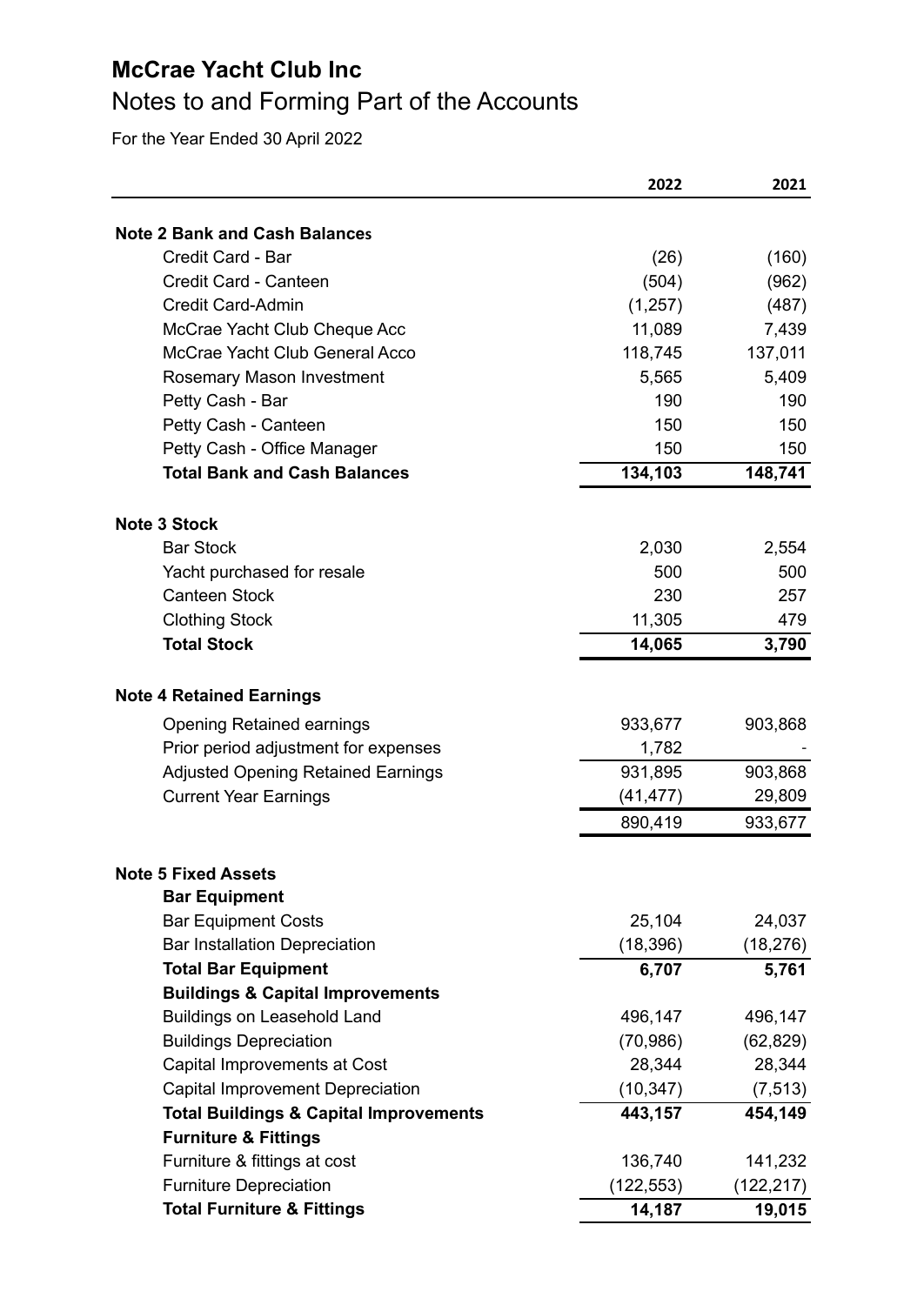# Notes to and Forming Part of the Accounts

|                                                | 2022       | 2020      |
|------------------------------------------------|------------|-----------|
| <b>Note 5 Fixed Assets (cont)</b>              |            |           |
| Kitchen Equipment                              |            |           |
| Kitchen Equipment cost                         | 17,829     | 10,258    |
| Kitchen Equipment Depreciation                 | (7, 254)   | (6, 575)  |
| <b>Total Kitchen Equipment</b>                 | 10,574     | 3,683     |
| Leasehold Land                                 | 100        | 100       |
| <b>Total Leasehold Land</b>                    | 100        | 100       |
| Lift & Change Room Upgrade                     |            |           |
| Lift & Change Room Upgrade - funded            | 147,000    | 147,000   |
| Lift & Change Room Upgrade - Government grant  | (147,000)  | (147,000) |
| Lift & change room upgrade - unfunded          | 111,412    | 111,412   |
| Lift & Change Room Upgrade Depreciation        | (10, 185)  | (2,765)   |
| <b>Total Lift &amp; Change Room Upgrade</b>    | 101,227    | 108,647   |
| <b>Marks and Tackle</b>                        |            |           |
| Marks & Tackles at cost                        | 7,646      | 7,646     |
| Marks & Tackle Depreciation                    | (4, 560)   | (4,019)   |
| <b>Total Marks and Tackle</b>                  | 3,086      | 3,628     |
| Patrol Boats, Motors and Trailers              |            |           |
| Patrol Boat Motors at cost                     | 69,465     | 69,465    |
| Patrol Boat Motors Depreciation                | (44, 560)  | (37, 482) |
| Patrol Boats & Trailers at Cost                | 245,588    | 236,888   |
| <b>Patrol Boats Depreciation</b>               | (114, 375) | (97, 495) |
| <b>Total Patrol Boats, Motors and Trailers</b> | 156,118    | 171,376   |
| Radio & Navigation                             |            |           |
| Radio & Navigation at cost                     | 32,989     | 30,494    |
| Radio & Navigation depreciation                | (24, 675)  | (22, 917) |
| <b>Total Radio &amp; Navigation</b>            | 8,314      | 7,577     |